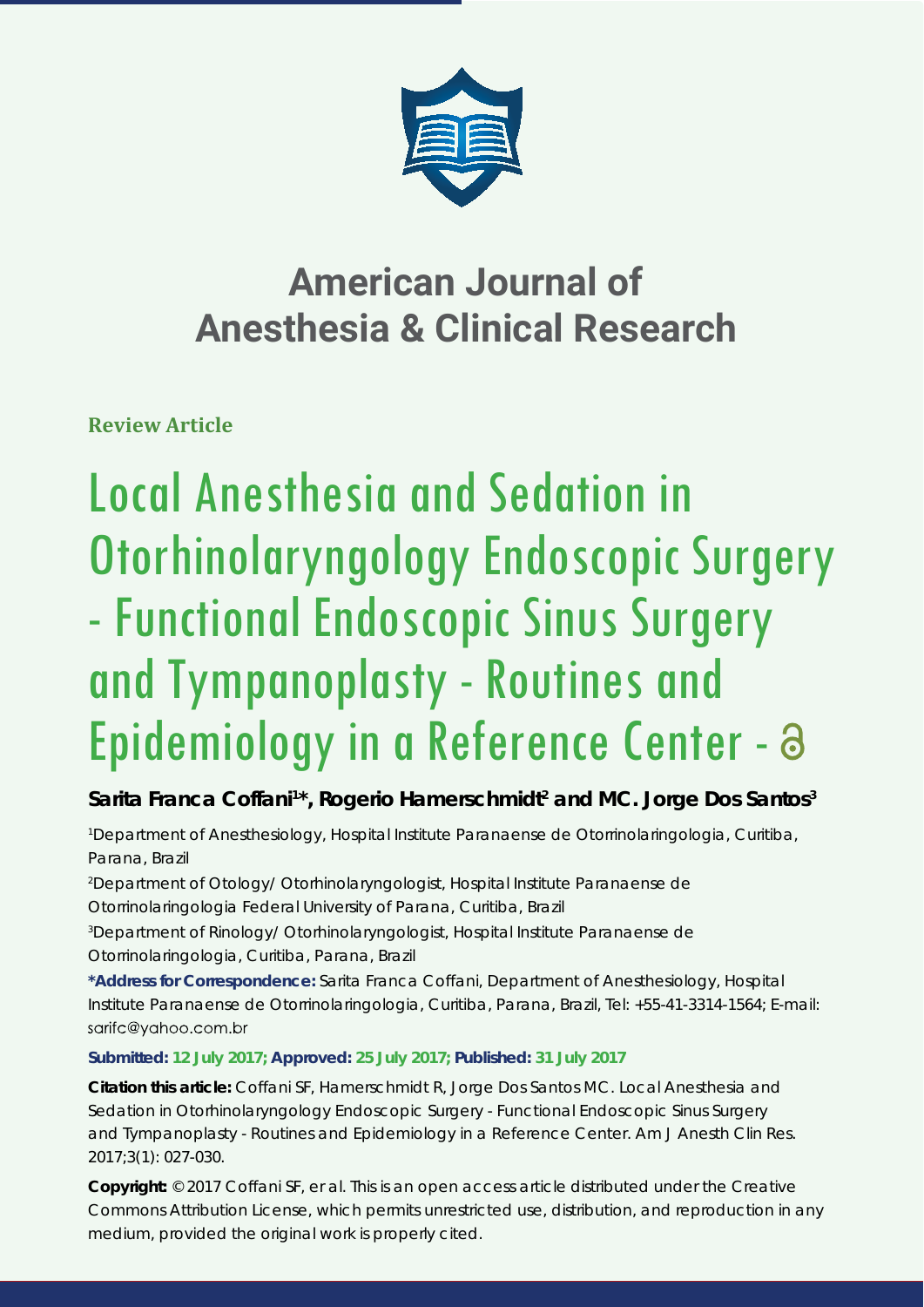#### **ABSTRACT**

Objectives: The purpose of this study is to confirm the possibility of performing Functional Endoscopic Sinus Surgery and Otologic Endoscopic Surgery under local anesthesia and sedation, with safety and lower costs, compared to general anesthesia.

്

**Materials and Methods:** During three months, all patients submitted to endoscopic surgery in otorhinolaryngology were evaluated, according to costs, surgical time, return because of anesthesia complications and patient´s satisfaction with anesthesia.

**Results**: By T test analysis, local anesthesia with sedation has low cost, compared to general anesthesia. There were no complications among the patients and they had a high degree of satisfaction with the anesthesia.

**Conclusion:** local anesthesia with sedation is perfectly possible for functional endoscopic sinus surgery and endoscopic otologic surgeries.

**Keywords:** Sedation; Local anesthesia; Endoscopic surgery; Otorhinolaryngology anesthesia

#### **INTRODUCTION**

Advances in Functional Sinus Surgery and in otologic surgery can provide to the patient minimally invasive techniques, using fiber optic endoscopes.

It is known that sinus inflammation is related to a block ostiomeatal complex, which can be treated with the correction of the obstruction. This correction is called Functional Endoscopic Sinus Surgery (FESS) and has been practiced since 80s, with technical refinement up to now, making it in a minimally invasive manner. Fiber optic endoscopes improves postnasal space access in a way to restore normal sinus ventilation and mucocilliary function [1,2].

After the development of FESS, endoscopes started to be used to perform middle ear surgery, just in 1990s, improving inspection of the middle ear through a myringotomy incision, to rule out perilymphatic fistula, for identification of cholesteatoma, or for evaluation of the status of the ossicular chain. It also helps in chronic ear surgery, locating hidden cholesteatoma in some areas, such as the Eustachian tube, attic, sinus tympani, and beneath an intact posterior canal wall [3].

During this development, it was thought that patients should preferably be operated under local/topical anesthesia with combined sedation. In this manner, patients would be able to signal any kind of pain or discomfort, alerting and allowing the surgeon to minimize trauma and complications [4,5]. Now-a-days, after technique advances, FESS can be much bigger procedure, prolonged and accompanied by bleeding, but is still possible to have a good and secure local anesthesia with sedation.

When we talk about otorhinolaryngologic Endoscopic surgery, there are two main kinds of anesthesia: general anesthesia and sedation with local anesthesia. Each one has specific indications, according to the anesthesiologist, surgeon requirements, kind of surgery, surgical technique and patient, evaluated in pre-anesthetic appointment.

The objective of this study is to confirm that they can be performed under local anesthesia and sedation, evaluating the response of patients under sedation (satisfaction), low costs and low degree of complications, provided that with a careful surgeon and correct technique.

#### **MATERIALS AND METHODS**

During March, April and May 2017, we evaluate patients submitted to endoscopic surgeries in IPO´s Hospital (Paranaense Institute of Otorhinolaryngology Hospital), a reference center for otorhinolaryngology in our town. There were excluded patients that had association with aesthetic procedures or others, because it influences on duration time.

The patients of the study were told they would be submitted to a local anesthesia and sedation or general anesthesia, all of them agreed and signed the consent. The choice of anesthesia was according to anesthesiologist criteria, evaluating the procedure, history of the patient and surgeon demand. They were not distributed randomically.

In the sedation all patients received 1 mcg/ kg of fentanyl, 0.5 mg/ kg of meperidine, 3-5 mg of midazolam (0.1 mg/ kg) and 2 mcg/ kg of clonidine at induction of anesthesia. All of them received supplementary oxygen with an oral catheter. During the procedure, fentanyl and midazolam may be repeated if the patient is awake or complains of pain.

In FESS, after sedation, surgeons put a nasal cotton with oxymetazoline and neotutocaine 1% for maximum 5 minutes, after that, they performed local anesthesia with lidocaine 2% and adrenaline, 1:100000, all over the surgical field, including: septum, nasal crest, inferior turbinate, middle turbinate, uncinated process, ethmoidal bulla, anterior ethmoid sinus and all lateral nasal wall. It is important to observe the nasal mucosa bulging and getting pale because of the vasoconstrictors action. Always goes forward with a near already infiltrated point.

In otologic surgery, after sedation, infiltration was performed, as well, with lidocaine 2% and adrenaline, 1:100000, in the retroauricular area, the quadrants of canal, superficial and deep in the osteocartilaginous junction. It begins with a retroauricular injection, bulging the posterior wall of external auditory canal. Infiltration of external auditory meatus in its deep four quadrants completes local anesthesia. For this, we use 5-8 ml of the solution for an effective local anesthesia.

The maximum volume of local anesthetics is estimated by the weight of each patient, 7 mg/ kg of lidocaine with vasoconstrictor and the total is used all over the nasal cavity and structures as the surgery goes on.

Other drugs are metoclopramide 10 mg, cefazolin 1 g, dexamethasone 10 mg for adults or 0.5 mg/ kg for children, Dipyrone 1 g, and Ketoprofen 100 mg. If it is necessary, in the end of the surgery it is used naloxone 0.2 mg to reverse the opioid action, titrating it with dose-response.

In the cases that requires general anesthesia, induction was carried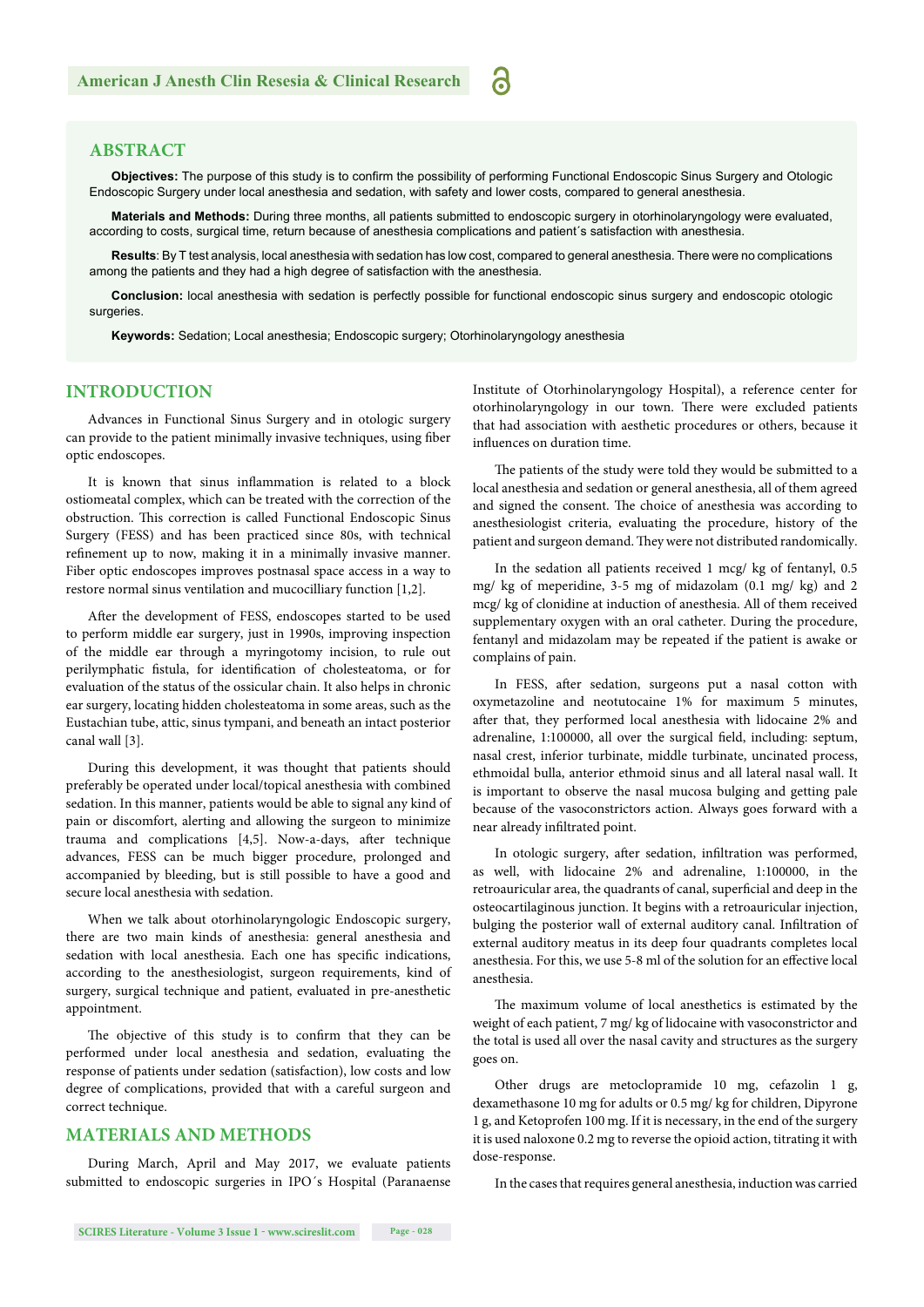#### **American J Anesth Clin Resesia & Clinical Research**

out with fentanyl 2-3 mcg/ kg, propofol 3 mg/ kg and rocuronium 0.5 mg/ kg, followed by tracheal intubation by direct laryngoscopy. After that, surgeons performed the same local anesthesia, in order to reduce bleeding, because of the vasoconstrictor effect of adrenaline. Anesthesia was maintained with isoflurane and nitrous oxide or air mixed with oxygen, according to anesthesiologist indication. In the end of the procedure, the neuromuscular block was reverted with neostigmine 2 mg associated with atropine 1 mg.

In FESS, Surgery starts with the correction of nasal septum deviation; after that, with a rigid endoscope "0" degree and 4 mm, all nasal cavities is evaluated: septum, mucosa, perforations, or any kind of disease or anatomic variation. It is done the correction of abnormalities and obstructions of all facial sinus, starting from maxillar, than ethmoid, sphenoid and frontal, according to established techniques in endoscopic sinus surgery, which are not the aim of the study.

In tympanoplasty, the access is inside the external auditory canal, with a rigid endoscope, and technique consists in freshening the edges of the perforation to promote healing and placing a graft lateral to the defect.

We analyzed in all patients costs of anesthesia, procedure duration, degree of patient satisfaction and return because of anesthetic complications.

#### **RESULTS**

In the analyzed period, from the 2748 surgical procedures at this hospital, all otorhinolaryngologic, 410 were endoscopic surgeries, 93.42% were FESS and the other 6.58% were Tympanoplasty. Considering the anesthesia kind, 96.35% were performed with local anesthesia and sedation and only 3.65% required general anesthesia.

The descriptive analysis of patient's characteristics bay age and gender are summarized in table 1,2.

There were no related complications in patients of general anesthesia or in those who received local anesthesia and sedation; therefore, they seem not to be decisive factor for selecting one or another type of anesthesia.

All patients showed the same degree of subjective satisfaction with the anesthesia, and all would accept to be submitted to the same anesthesia again.

Descriptive analysis of costs, duration and surgery are mentioned in table 3, 4.

#### **DISCUSSION**

The anesthesia in otorhinolaryngology has particularities that require familiarity with anatomy and physiology of the organs [6] (especially in the surgical area), a big knowledge and great pre anesthetic evaluation, and a very high cooperation and confidence between the surgeon and anesthesiologist. We think these are the main factors that improve the success of the procedure and of the anesthesia.

The choice and administration of the anesthesia interferes directly in patient comfort and safety, bleeding reduction and procedure success. Some surgeons do not feel comfortable performing the procedure under local anesthesia and sedation [7]. Even if the general anesthesia is not necessary for many otorhinolaryngology surgeries, it is difficult to assure the complete nociceptive block with topic or local

| <b>Table 1: Patients Characteristics - by age</b> |                        |                       |                       |  |  |
|---------------------------------------------------|------------------------|-----------------------|-----------------------|--|--|
|                                                   | Average age<br>(Years) | <b>Minimum</b><br>age | <b>Maximum</b><br>age |  |  |
| Total                                             | 36.68                  | 4                     | 79                    |  |  |
| Local + Sedation Fess                             | 36.25                  | 12                    | 79                    |  |  |
| Local + Sedation<br>Tympanoplasty                 | 43.04                  | 23                    | 63                    |  |  |
| General Fess                                      | 22.69                  | 4                     | 52                    |  |  |
| General Tympanoplasty                             | 7.5                    | 7                     | 8                     |  |  |
| Local + Sedation                                  | 36.68                  | 12                    | 79                    |  |  |
| General Anesthesia                                | 20.66                  | 4                     | 52                    |  |  |

| <b>Table 2: Patients Characteristics - by gender</b>                                                                           |        |             |  |  |
|--------------------------------------------------------------------------------------------------------------------------------|--------|-------------|--|--|
|                                                                                                                                | Female | <b>Male</b> |  |  |
| Total                                                                                                                          | 192    | 218         |  |  |
| Local + Sedation Fess                                                                                                          | 172    | 197         |  |  |
| Local + Sedation Tympanoplasty                                                                                                 | 14     | 11          |  |  |
| <b>General Fess</b>                                                                                                            | 5      | 9           |  |  |
| General Tympanoplasty                                                                                                          | 1      | 1           |  |  |
| Local + Sedation                                                                                                               | 186    | 208         |  |  |
| General Anesthesia                                                                                                             | 6      | 10          |  |  |
| The variables analyzed were costs, duration of surgery, patient satisfaction and<br>return because of anesthetic complications |        |             |  |  |

**Table 3:** Descriptive analysis of variables of interest by type of anesthesia and

| surgery.                          |                |               |         |                |
|-----------------------------------|----------------|---------------|---------|----------------|
|                                   | <b>Minimum</b> | <b>Median</b> | Average | <b>Maximum</b> |
| Costs (in Real – R\$)             |                |               |         |                |
| Local + Sedation FESS             | 512.20         | 512.2         | 603.65  | 1511,45        |
| Local + Sedation<br>Tympanoplasty | 524.48         | 524.48        | 542.51  | 975.33         |
| <b>General FESS</b>               | 512.20         | 1383.49       | 1183.42 | 1383.49        |
| General Tympanoplasty             | 1179.39        | 1179.39       | 117939  | 1179.39        |
| Local + Sedation                  | 512.20         | 512.20        | 599.77  | 1511.45        |
| General                           | 512.20         | 1383.49       | 1182.88 | 1383.49        |
| Duration of surgery (min)         |                |               |         |                |
| Local + Sedation FESS             | 20             | 80            | 8243    | 300            |
| Local + Sedation<br>Tympanoplasty | 25             | 80            | 69.4    | 125            |
| <b>General FESS</b>               | 60             | 100           | 101.54  | 155            |
| General Tympanoplasty             | 30             | 35            | 35      | 40             |
| Local + Sedation                  | 20             | 80            | 81.60   | 300            |
| General                           | 30             | 90            | 92.67   | 155            |

By T test variables, cost of anesthesia and duration differ between the two groups, being always lower in the local + sedation group, not statistically significant

| <b>Table 4: T test results</b> |                       |     |           |                          |                             |       |
|--------------------------------|-----------------------|-----|-----------|--------------------------|-----------------------------|-------|
|                                | Anesthesia            | N   | Average   | Std.<br><b>Deviation</b> | <b>Std Error</b><br>Average | p     |
| Costs (in<br>Real - R\$)       | $Local +$<br>Sedation | 394 | 599.5477  | 275.65478                | 13.86970                    | 0.062 |
|                                | General               | 16  | 1182.8820 | 321.78158                | 83.08365                    |       |
| <b>Duration</b>                | $Local +$<br>Sedation | 394 | 81.59     | 31.883                   | 1.604                       | 0.185 |
|                                | General               | 16  | 92.67     | 37.553                   | 9.696                       |       |